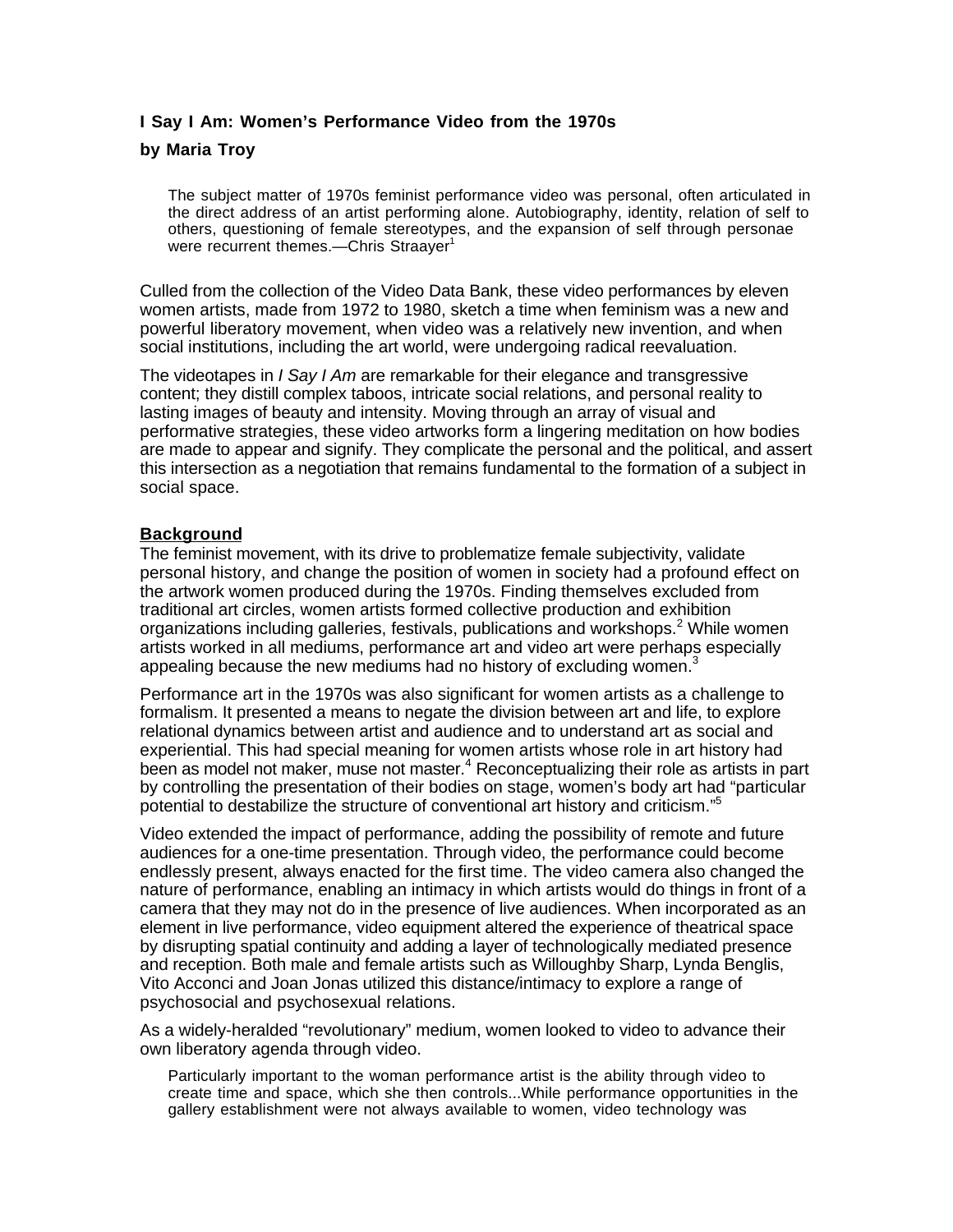accessible through schools and newly founded cooperatives. Within this technological discourse, women artists created a new performance 'place'...Most importantly, video time and space allowed the woman artist to acknowledge her own voice without interruption.<sup>6</sup>

Consumer-grade portable video equipment was simple enough to be operated without technical training and light enough for most women to handle. Portable broadcast television production, which required more specialized equipment and knowledge, was and still is largely a male-dominated realm.

The tapes collected in *I Say I Am* share certain aesthetic qualities which are derived from the practical limitations of early video technology—long takes, little or no editing, little or no camera movement, and direct address of the viewer. These common characteristics served as formal elements that positioned early video in opposition to television, as an art form concerned with duration, perception and artistic process. Early video art owed more to Minimalism and Conceptualism than to Madison Avenue or Hollywood. And compared to commercial mass media, these tapes are difficult to watch. They are too slow, too private, too confrontational on the level of viewer expectations and attentional time; they are too opposed to what David Antin called television's "money metric", the rigid fragmentation of television time into 15, 30, and 60 second slices.<sup>7</sup>

### **Desire and the Home: Program 1**

Challenging the dominant ways of making and critiquing art, feminist art practice in the 1970s stressed personal connections to materials and immediacy of context over formal abstraction. For many women, the home was a natural subject of artistic production as a highly charged site of rampantly contradictory meanings. As Lucy Lippard noted, "[women artists] work from such [household] imagery because it's there, because it's what they know best, because they can't escape it."<sup>8</sup> In Desire and the Home: Program 1, the artists explore domestic issues such as motherhood, sexuality, death, familial relationships, control of physical space and the preparation and consumption of food.

In *Learn Where the Meat Comes From* (14:00, 1978), Suzanne Lacy depicts how "gourmet carnivore tastes [can] take on a cannibalistic edge. This parody of a Julia Child cooking lesson collapses the roles of consumer and consumed; Lacy instructs us in the proper butcher's terms for cuts of meat by pointing them out on her body."<sup>9</sup> As Lacy mounts the lamb carcass, she literalizes the way women's bodies are traditionally dissected through objectification and fetishization and through this linkage between food, sex, and death, raises the taboo of cannibalism.

Nina Sobell evokes the same taboo in *Hey! Baby! Chickey!* (9:50, 1978) when she dances with a plucked chicken carcass pressed to her naked body. Bordering on the grotesque and unthinkable (if this woman plays with the chicken as a child, does that mean she would cook and eat her infant?) Sobell kisses, fondles, and dresses the chicken while making absurd faces at the camera. Appearing nude with the chicken, Sobell obscures the imaginary distinction between woman as mother/cook and woman as sexual object. In *Chicken on Foot* (:55, 1978), Sobell bounces a chicken on her foot as one would a child, periodically crushing eggs (a stand-in for fetal chickens?) on her knee. Her foot is stuck inside the carcass of the chicken. These two works by Sobell are a statement of the displacement of sexual desire on food and women's bodies and an expression of female ambivalence about motherhood.

In *Semiotics of the Kitchen* (5:30, 1975), Martha Rosler "shows and tells" the ingredients of the housewife's day, the ABCs of kitchen gadgets, with movements more samurai-like than suburban. The kitchen is the "woman's place", that is, a woman is presumed to understand the signs of the kitchen, to know her tools and how to use them. Rosler's barely disguised hostility indicates that she indeed knows how to use her tools, but not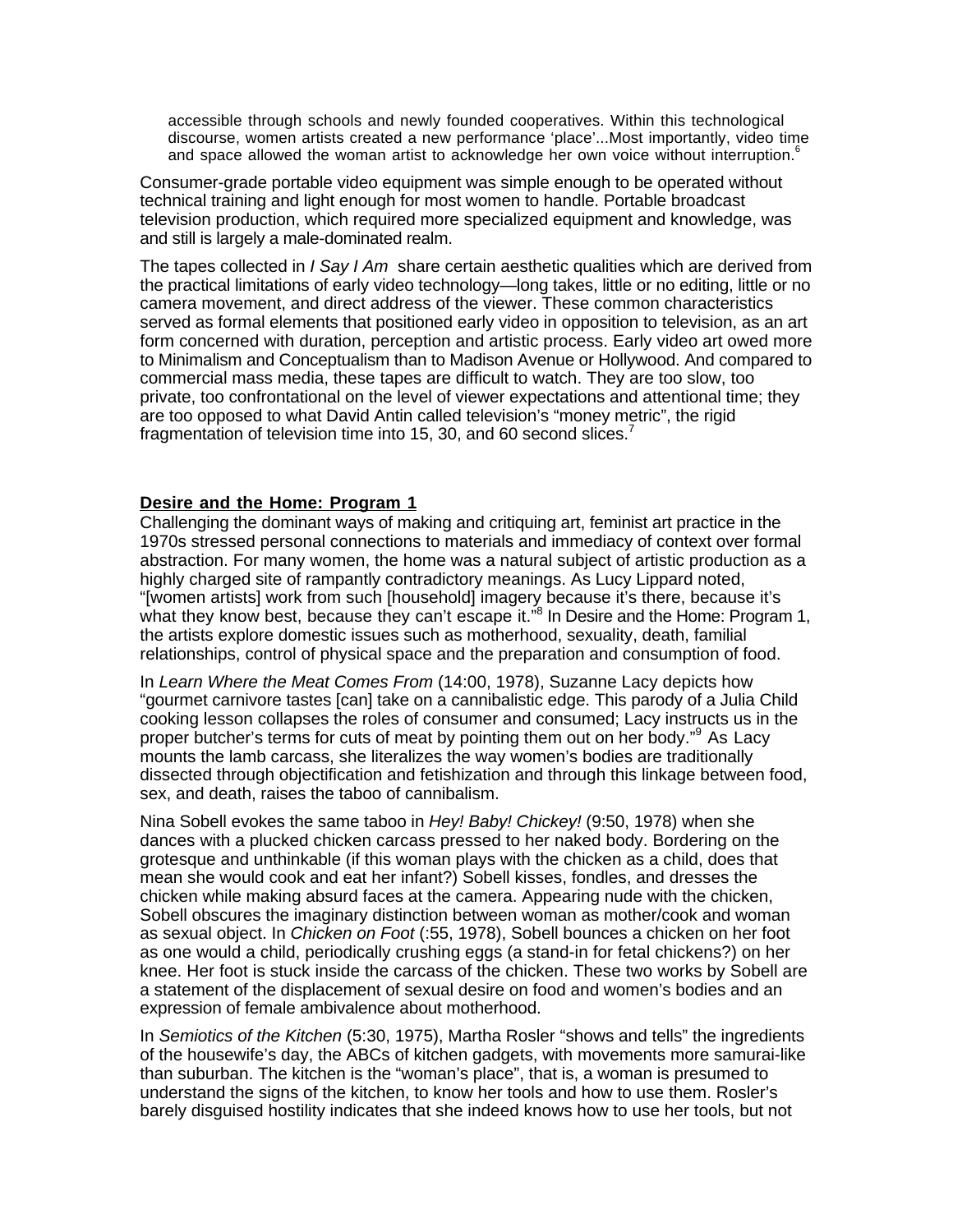for the prescribed end—the preparation of scrumptious meals—but instead, toward realization of her own desires.

In the vein of personal narratives, Barbara Latham's *Feathers: An Introduction* (28:00, 1978) is a self-portrait centered on the story of her grandmother's comforter which, now worn, is spewing feathers everywhere. Displaying an arresting stage presence, Latham addresses the viewer as a potential friend/lover, speaking in a soft-spoken near-whisper and gingerly touching and kissing the camera lens and monitor. Then almost mocking the tape's intimacy, Latham gives us close-ups of herself chewing a sandwich and shaving her armpits, heightening the sense that she has been playing cat and mouse with the viewer all along. Despite the tape's casual and playful tone, and the use of familiar domestic props and settings, *Feathers* is carefully structured to keep the audience at a distance.

Janice Tanaka's *Beaver Valley* (7:00, 1980) is an early example of what was to become a popular strategy for women video makers, namely the appropriation (and subversion) of mass media images to critique representations of women's bodies and women's lives. By the end of the decade, as television as furniture was entrenched in nearly every American home, many feminist artists were recognizing media images as a political text with tremendous social influence. Here, television commercials in which women appear as one-dimensional sexy sirens (in one a woman's rear end in tight jeans is shown with a yellow racing car speeding toward her crotch) are balanced with original black and white scenes exploring conflicting emotions related to sexuality and motherhood.

### **Facing the Self: Program 2**

Because women are considered sex objects, it is taken for granted that any woman who presents her nude body in public is doing so because she thinks she is beautiful. She is a narcissist, and [Vito] Acconci, with his less romantic image and pimply back, is an artist.-Lucy Lippard<sup>10</sup>

In the 1970s considerable debate in art critical circles centered around Body Art practices, especially when it involved women artists using their bodies publicly. Women's body-centered art was seen, by some, as reclaiming the female form which had been traditionally appropriated by male artists. Others, including feminists and male critics, viewed this work as needlessly essentializing or purely narcissistic.<sup>11</sup>

The tapes in Facing the Self: Program 2 are organized around the appearance of the female form, particularly the face. Using at times elaborate but more often very limited visual means and divergent visual and theatrical strategies, each tape explores, asserts, withholds, and/or claims power over the representation of the artist's body, its appearance and experiences. Focusing on the problematic relationship of power between the artist and her audience, the artist bodily appears on screen but keeps herself somehow unavailable to the viewer. As the audience, we are a sometimes unwelcome, but always distant, viewer.

In Hermine Freed's *Two Faces* (7:30, 1972, silent), the artist focuses inwardly as she confronts, pets and French kisses her own reflection created by multiple cameras and a switcher that creates a split screen and overlapping images. The two faces in the title both belong to Freed. In the ghostly black and white of 1/2" open reel video, Freed consciously plays with the structure of the image, moving her body to create illusionistic folds in a playful, onanistic exercise.

Throughout this tape, Lynda Benglis asks "Now?" and "Do you wish to direct me?" and repeats commands like "I said start the camera." and "Start recording." She makes faces and sounds in reply to her prerecorded image on a monitor, and at one point appears to kiss herself. *Now* (11:40, 1973) continues Benglis' investigation of layered recording,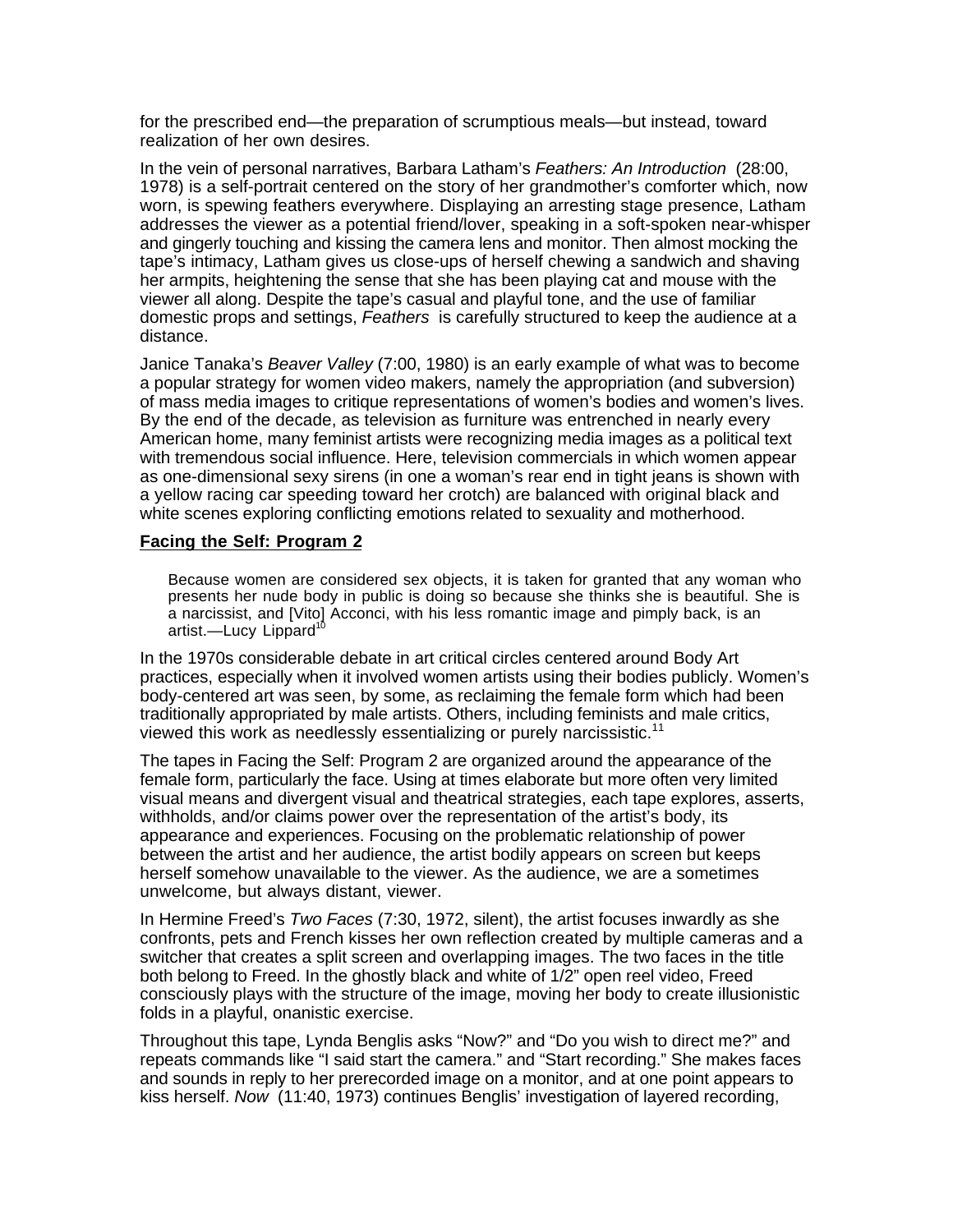drawing attention to the multiple levels of time and work involved in constructing a media image. Benglis' insistent voice is alternately demanding and compliant, pointing to the relationships of power with others (technicians, etc.) who do not appear on screen but are intrinsically involved in the work.

Steina Vasulka's *Let It Be* (4:00, 1972) features an extreme close-up of the artist's mouth as she sings the Beatles anthem. Removing the song from its usual context, the piece takes on vicious overtones as Steina sings along slightly out of sync, her teeth bared and face twitching. Appearing grotesque and vaguely threatening, the artist's teeth, which are edged with metal, seem to chew and spit out the familiar words in a sinister and uncanny way.

In another work of simple means that seems vaguely threatening, *Mitchell's Death* by Linda Montano (22:00, 1978) moves slowly from a blur into a tight focus on the artist's face pierced by acupuncture needles. As the audio slips in and out of sync with the image, Montano intones the sometimes harrowing, sometimes oddly banal and comforting details of the death of her ex-husband from a gun accident. Despite the gruesome facts of the event being recalled, the tape is surprisingly free of sentimentality and emotion. Shot as one continuous long take, with no camera movement, the tape forces the viewer to concentrate on Montano's monotone chanting as it becomes an exorcism of pain, sorrow, guilt, mourning, and memory.

*Take Off* by Susan Mogul (10:00, 1974) is a direct response to *Undertone* by Vito Acconci, an early video classic in which Acconci sits at the end of a table and expounds a masturbatory fantasy about a girl under the table touching him. With tongue in cheek, Mogul mimics the set up of Acconci's tape to take charge of her sexuality, she matter-offactly retelling the history of her favorite vibrator and occasionally demonstrating its use. As a member of the Feminist Studio Workshop in Los Angeles, Mogul has stated that she was writing an essay at the time comparing male artist's representations of their sexuality with female artists'.

Playing with clichéd feminine personae, Eleanor Antin in *Adventures of a Nurse* (15:00 excerpt, 1976) manipulates cut-out paper dolls to tell the story of innocent Nurse Eleanor who meets one gorgeous, intriguing and available man after another. Nurse Eleanor is the fantasy creation of Antin who herself is costumed as a nurse. Staged on a bedspread and acted by a cast of one, *Adventures of a Nurse* moves through successive layers of irony to unravel a childlike, self-enclosed fantasy of a young woman's life.

\*Please note that the distorted colors, dropout, striping and break up are either deliberate or results of irreversible damage to the tape.

1. Chris Straayer, "I Say I Am," p.8.

2. On history of feminism and women's art movement, see *Framing Feminism: Art and the Women's Movement* (in Britain) Rozsika Parker and Griselda Pollock, eds. and intro. (NY: Pandora, 1987); *Feminism and Art History: Questioning the Litany*, eds. Norma Broude and Mary D. Garrard (NY: Harper & Row, 1982); *The Expanding Discourse: Feminism and Art History*, eds. Broude and Garrard (NY: Harper Collins, 1992); and Lucy Lippard, *The Pink Glass Swan: Selected Essays on Feminist Art* (NY: New Press, 1995).

3. This point is made in Straayer's article, in Amelia Jones' *Body Art: Performing the Subject* , and by JoAnn Hanley in her catalog essay for "The First Generation: Women and Video, 1970-75."

4. See Linda Nochlin, "Why Are There No Great Women Artists?" *Art News* (vol. 69, January 1971). Reprinted in *Women, Art, and Power and Other Essays* (NY: Harper & Row, 1988).

5. Amelia Jones, *Body Art: Performing the Subject* , p.5. 6. Straayer, p.8.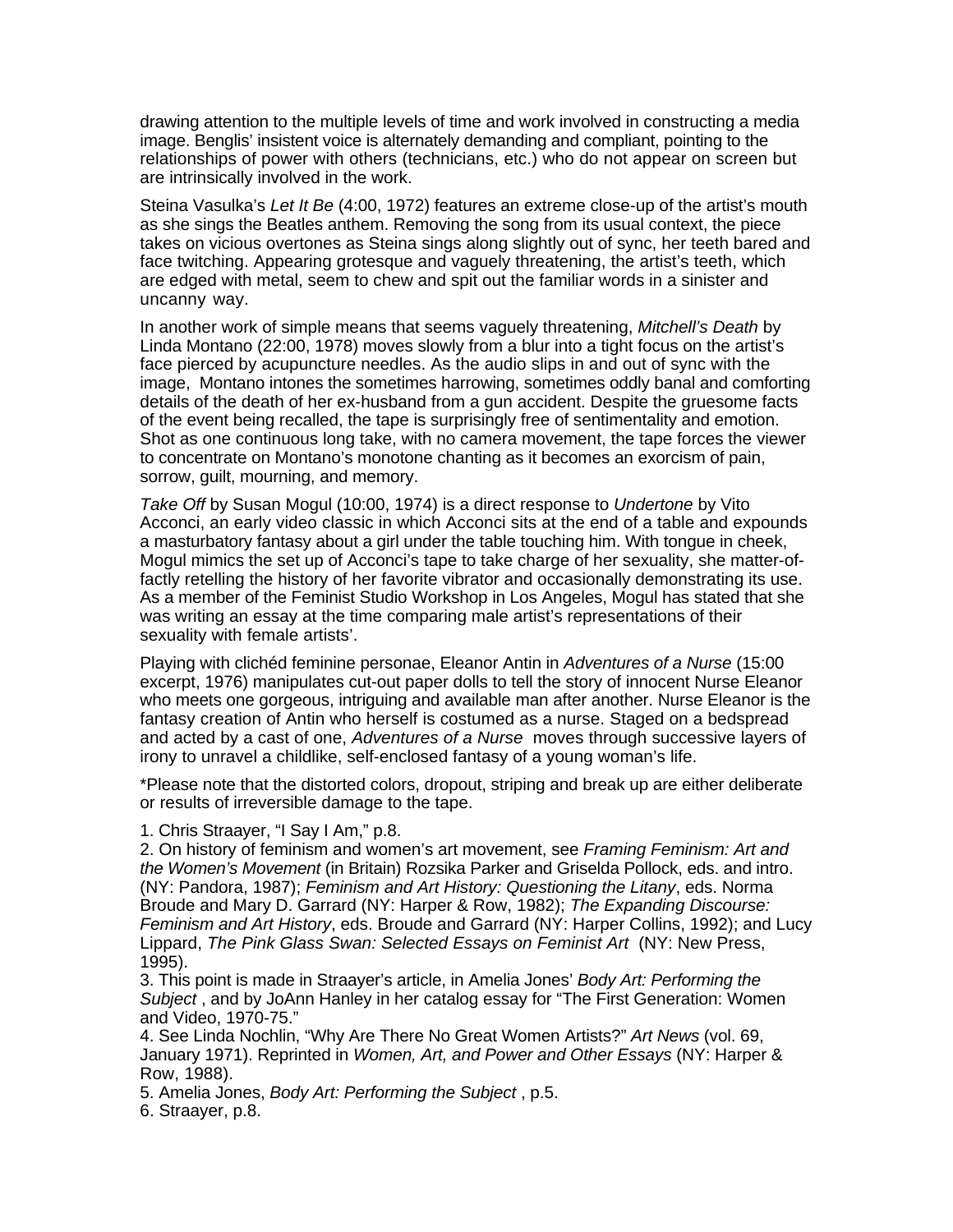7. David Antin, "Video: The Distinctive Features of the Medium," p.155-6. "The work is 'boring' as Les Levine remarked, 'if you demand that it be something else.'" Antin's main point is that video art is compared to broadcast television and judged boring. 8. Lippard, *Pink Glass Swan*, p. 62.

9. Micki McGee, *Unacceptable Appetites* (New York: Artist's Space).

10. Lippard quoted in McGee "Narcissism, Feminism and Video Art," p. 90.

11. See Krauss, "Video: The Aesthetics of Narcissism," *Video Culture,* p.179-180; Amelia Jones, *Performing the Subject*, chapter 1 and 2; and McGee "Narcissism, Feminism and Video Art," p. 89.

#### Bibliography

Birnbaum, Dara. "Talking Back to the Media." *Resolution: A Critique of Video Art*. Ed. Patti Podesta. Los Angeles: Los Angeles: Contemporary Exhibitions, 1986.

Bovenschen, Silvia. "Is there a Feminine Aesthetic?" *Heresies* 1, no. 4 (Winter 1977/78): 10-12. First printed in German in *Aesthetik and Kommunikation*, no. 25(September 1976).

Broude, Norma and Mary D. Garrard, eds. *Feminism and Art History: Questioning the Litany*. NY: Harper & Row, 1982.

Broude, Norma and Mary D. Garrard, eds. *The Expanding Discourse: Feminism and Art History*. NY: HarperCollins, 1992.

Gever, Martha. "Video Politics: Early Feminist Projects." *Afterimage* (Summer 1983): 25- 27. Also in *Cultures in Contention*. Eds. Diane Neumaier and Doug Kahn. Seattle: Real Comet Press, 1984.

Gever, Martha. "The Feminism Factor: Video and Its Relationship to Feminism." *Illuminating Video* . Eds. Doug Hall and Sally Jo Fifer. San Francisco: Aperture Press and Bay Area Video Coalition, 1990.

Guerrilla Girls. *The Guerrilla Girls Bedside Companion to the History of Western Art.* NY: Penguin Books, 1998.

Hanley, JoAnn. *The First Generation: Women and Video 1970-1975*. New York: Independent Curators Incorporated, 1993.

Hart, Lynda and Peggy Phelan, eds. *Acting Out: Feminist Performances*. Ann Arbor, Michigan: University of Michigan Press, 1993.

Jones, Amelia. *Body Art: Performing the Subject*. Minneapolis: University of Minnesota Press, 1998.

Krauss, Rosalind. "Video: the Aesthetics of Narcissism." *New Artists Video*. Ed. Gregory Battcock. New York: E.P. Dutton, 1978, pp. 43-64. Also in *Video Culture: A Critical Investigation.* Ed. John Hanhardt. New York: Peregrine Smith Books in assoc. with Visual Studies Workshop Press, 1986.

Lippard, Lucy. *The Pink Glass Swan: Selected Essays on Feminist Art.* New York: New Press, 1995.

McGee, Micki. "Narcissism, Feminism and Video Art: Some Solutions to a Problem in Representation." *Heresies*, 122 (Spring 1981): 88-91.

McGee, Micki. "Unacceptable Appetites." Exhibition brochure. NY: Artists' Space, 1986.

Olander, William. "Women and the Media: A Decade of New Video." *Resolution: A Critique of Video Art*. Ed. Patti Podesta. Los Angeles: Los Angeles Contemporary Exhibitions, 1986. [Contains bibliography pertinent to women's performance video.]